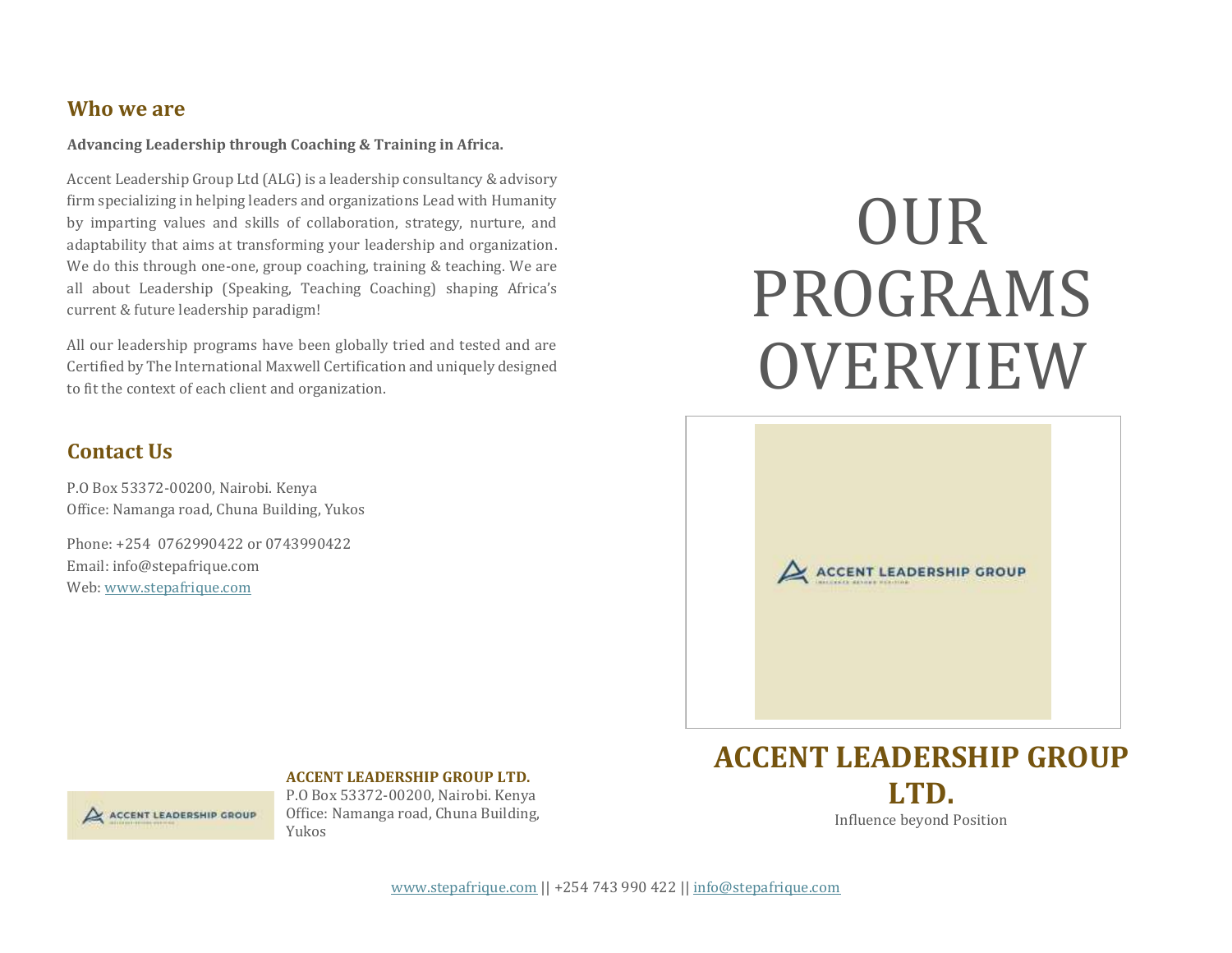### Table of Contents

### Our Products & Services

#### **Mastermind Training**



Our programs focus on the **organization's**

**leadership** challenges to address the gaps and create the capacity for the business to face the future with confidence.

#### **Coaching**



Our **accredited coaching team,** partners with clients on a one-on-one and team basis in a creative process that inspires them to maximize their personal and professional potential, working through real-life business challenges.

#### **Workshops/Team Buildings**



We offer numerous **interactive team buildings** for organizations that create leadership communities. We can customize workshops for your audience as well from keynotes, panel discussions, roundtables, and workshop sessions.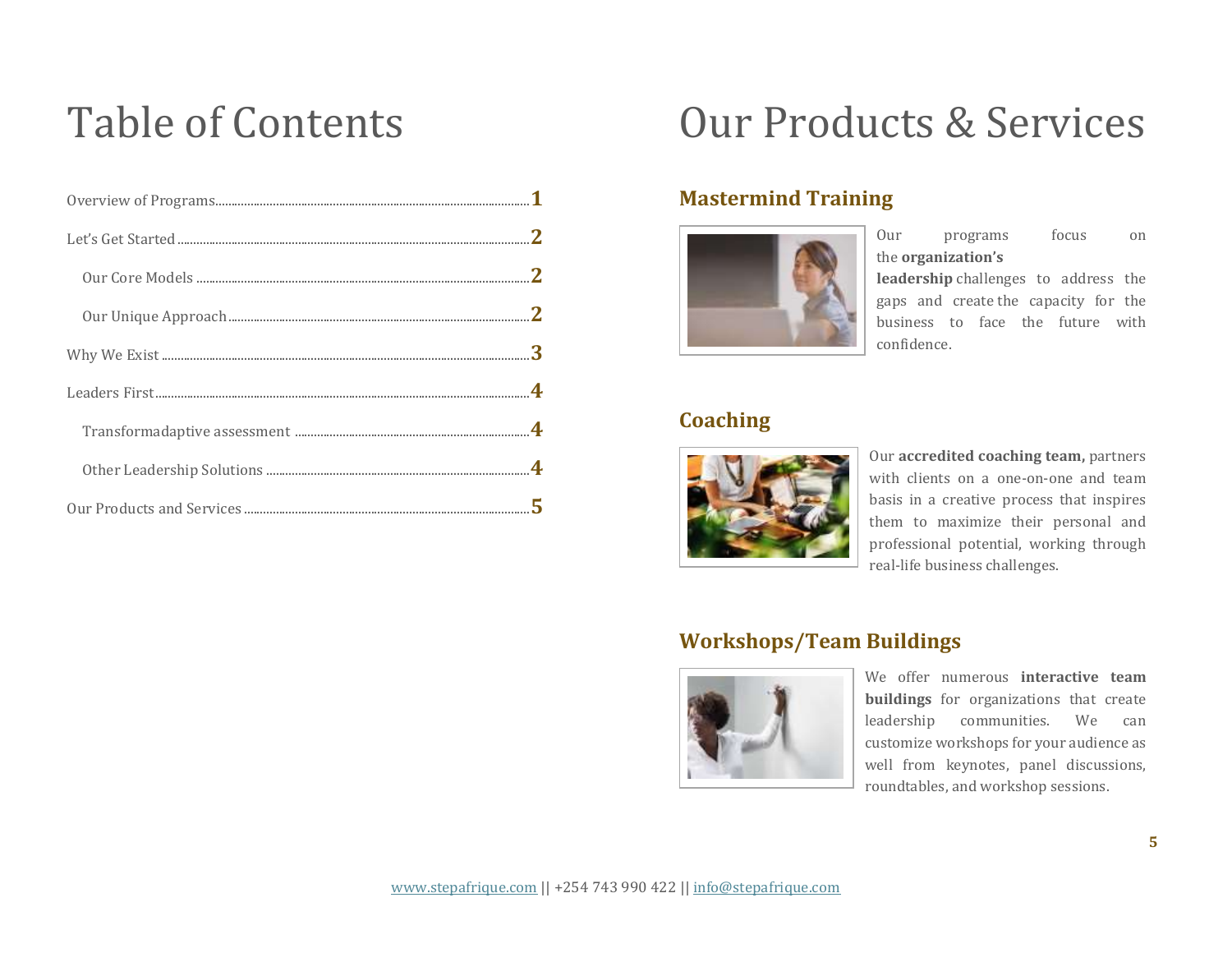### Leaders First

Our focus is to contribute to the growth and development of effective and humane leadership. We help leaders attain and optimize their potential first even as we EQUIP & EMPOWER them by sharpening their SELF-LEADERSHIP, building their STRATEGIC LEADERSHIP & developing their CONSCIOUS LEADERSHIP.

*Everything Rises and Falls on Leadership…..but…Being a Leader is also only first battle (J.M)*

#### **Leadership Transformation**

We believe leadership is influence and not positional. We employ unique method-driven techniques and programs to create a movement of leaders whose power of influence far exceeds the authority of their positions. This is what will disrupt and facilitate the desired transformation for leaders and organizations.

#### **Our Foundational Leadership Masterminds**

- **1. Leadership Gold – For experienced leaders.**
- **2. 15 Laws of Growth – For Team leaders (TL)**
- **3. Everyone communicates few connect – For Team Leaders**
- **4. Becoming a Person of Influence – TLs**
- **5. Developing the Leader within You – growing and TLs**
- **6. How to be a REAL success – For aspiring and young leaders**
- 7. **Sometimes you Lose; Sometimes you Learn – For all Teams**

# Advance Programs

#### **Innovate Leader Experience**



A unique 5 weeks transformation mastermind. Where you will challenge yourself to bring out the very best in yourself, even when you can't see it in yourself. An experience that will Ignite your Leadership Growth & Potential.

#### **Credible Leadership**



This mastermind is about Credible Leadership. It's about how you can cultivate Authenticity, and build your Credibility. This mastermind is aimed at saving your WHOLE YOU

#### **Crystalize Your Dream/Vision**



Employed/entrepreneur/not clear of your dreams and would wish to get clarity, focus, and a plan of action. If you are thinking of moving into entrepreneurship or following your passion and purpose and you are scared. This is for you. You will gain clarity, ownership & a plan of action.